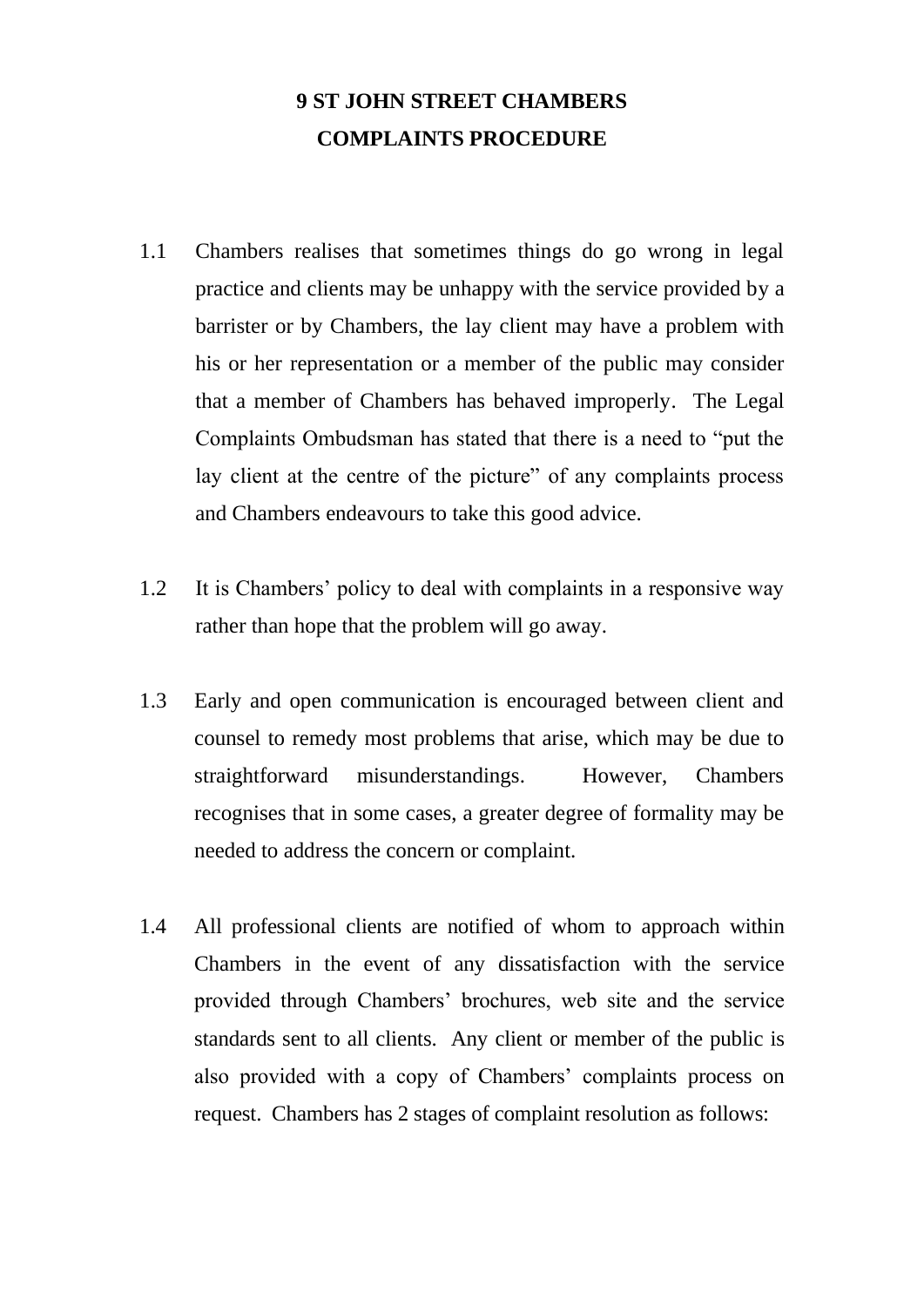## *First Stage*

- 1.5 Where an approach is made initially to the clerks by a member of the public or professional client regarding an issue about a particular case which the client does not wish to formalise, the appropriate clerk discusses the concern with the client and:
	- finds out what went wrong,
	- communicates the grievance and the response in a balanced way, and,
	- ensures that the problem does not recur.
- 1.6 It is the responsibility of the appropriate clerk to take early and effective action and most difficulties that arise are successfully dealt with in this way. Where the issue is considered to be sufficiently significant, the clerk records it.
- 1.7 Where the grievance requires greater formality, or the professional or lay client is unhappy with the result of the clerk's input, it is the responsibility of the appropriate senior clerk to advise the Head of Chambers in order that the next stage of the procedure may be invoked.

## *Second Stage*

1.8 The second stage of the process is a formal approach to the Head of Chambers. A complaint requiring his involvement is defined as any expression of dissatisfaction with the service provided such that it requires a formal response from Chambers. These complaints are dealt with by the Head of Chambers who may carry out an investigation himself or delegate this task to another, uninvolved, member of Chambers.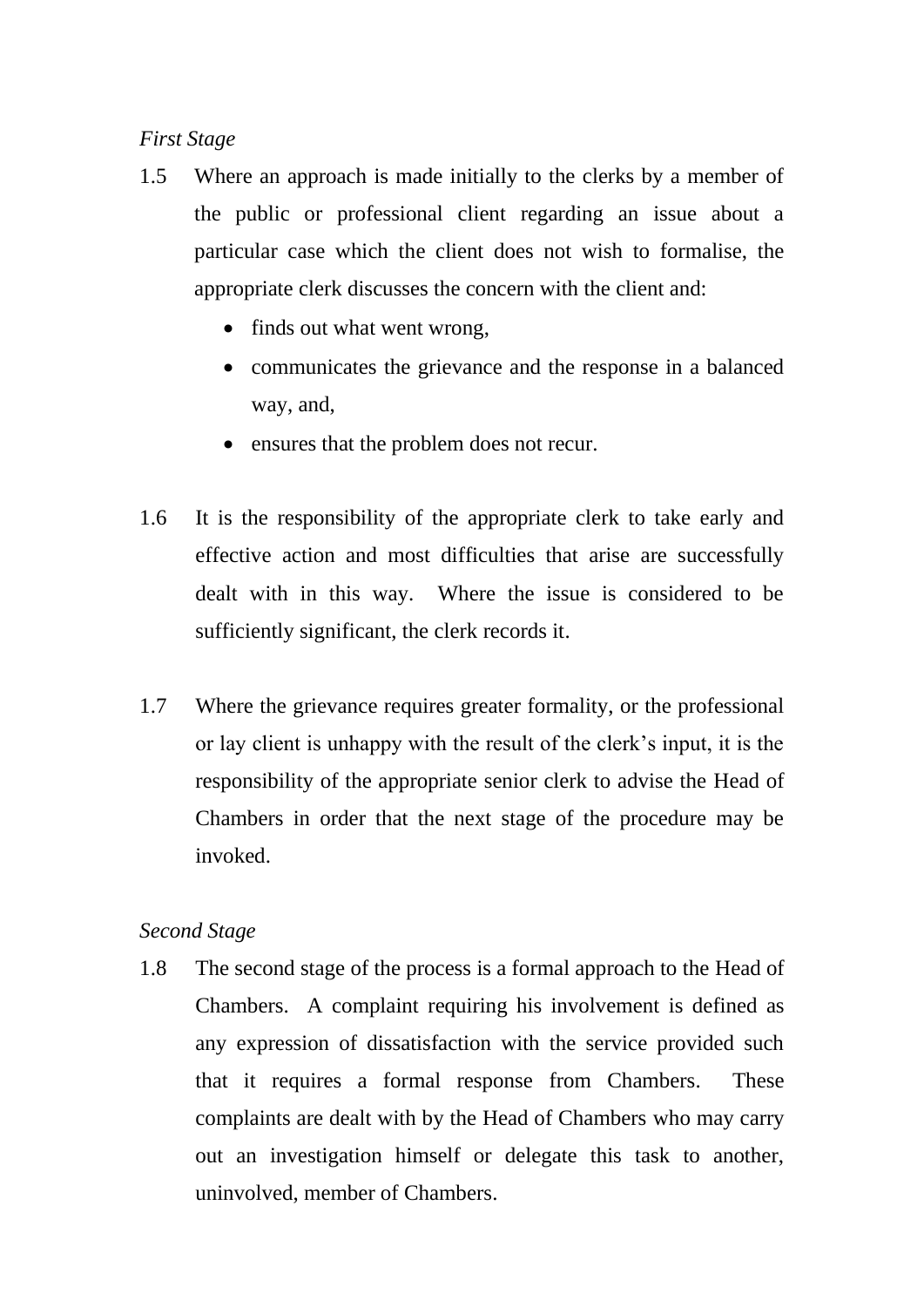- 1.9 Formal complaints to the Head of Chambers are normally requested to be made in writing within a week or two of the difficulty arising and are acknowledged in writing within 7 days with advice that the complaint is being investigated. The Head of Chambers will provide a copy of this procedure to the complainant together with contact details for the Bar Standards Board and the Legal Ombudsman.
- 1.10 The Head of Chambers or his delegate will investigate and consider all aspects of the complaint, obtaining further details from the client, member of Chambers, or administrative/clerking staff as necessary. All those involved will be given the opportunity to provide their comments on the circumstances of the complaint. Records will be taken of all discussions, investigations, and notes relevant to the complaint. All investigations will aim to understand the root causes leading to the complaint. Results of the investigation will be recorded. The Head of Chambers or his delegate will determine the immediate action necessary to resolve the complaint and provide a substantive response in writing to the client of the results of the investigation or the circumstances leading to the complaint within such time as may be reasonably necessary in all the circumstances.
- 1.11 If the complaint involves the Head of Chambers the Management Committee will appoint a senior member of Chambers to investigate it

## *Records*